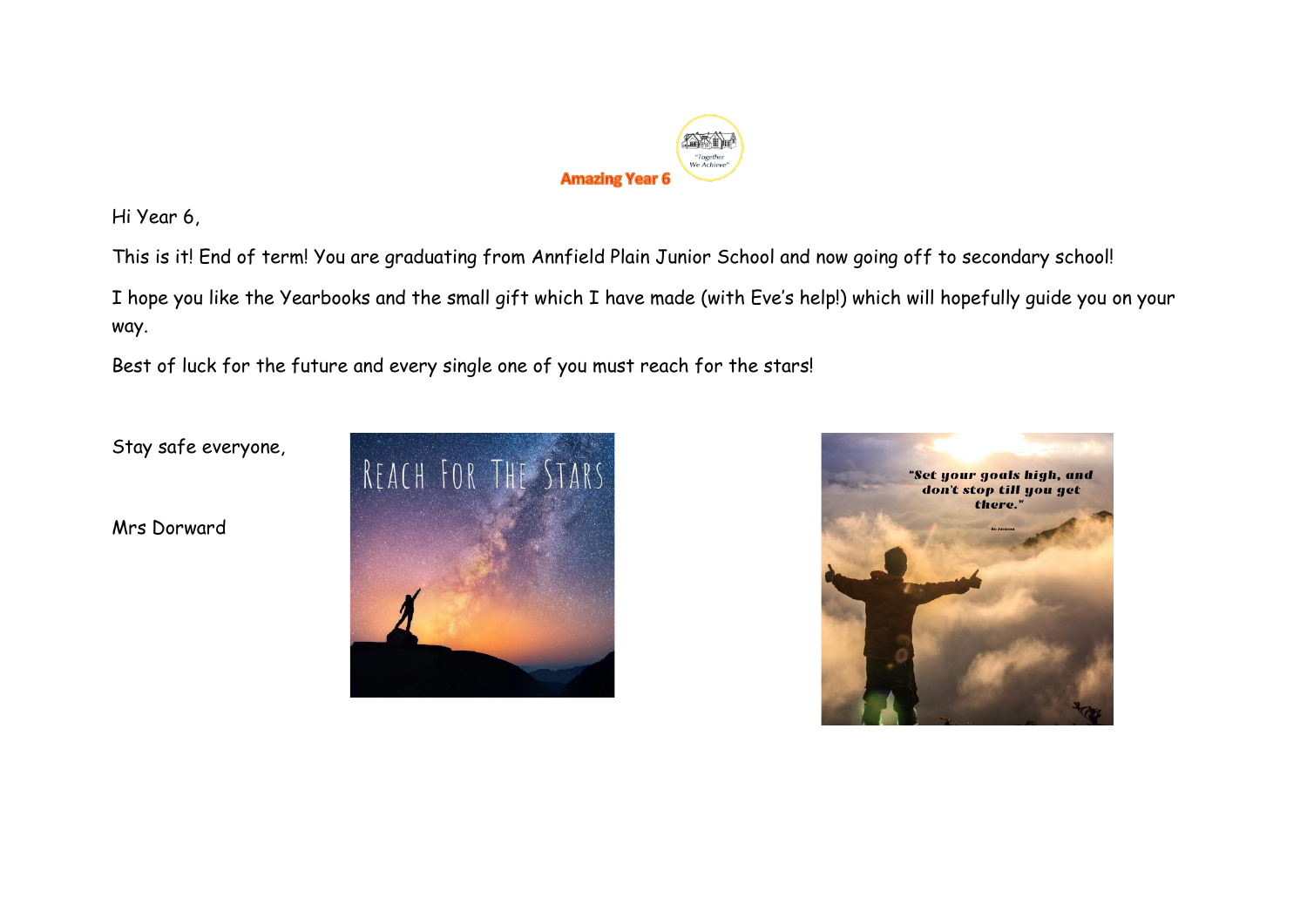## **W.B. 13th July 2020**

| <b>Day</b>       | <b>Morning</b>            | Rip-                   | <b>Exciting</b>    | <b>Break</b>     | <b>Magnificent</b>       | Lunch | <b>Well-being</b>        | <b>Super Subject</b> | Mrs D's              |
|------------------|---------------------------|------------------------|--------------------|------------------|--------------------------|-------|--------------------------|----------------------|----------------------|
|                  | <b>Exercise</b>           | roarin<br>g            | <b>English</b>     | time             | <b>Maths</b>             | time  | <b>Work</b>              |                      | <b>Bonus</b>         |
|                  |                           | <b>Readin</b>          |                    |                  |                          |       |                          |                      |                      |
|                  |                           | g                      |                    |                  |                          |       |                          |                      |                      |
|                  |                           | (45)                   |                    |                  |                          |       |                          |                      |                      |
| <b>Marvellou</b> | Cosmic Yoga               | mins)<br><b>Readin</b> | <b>Daily Spag</b>  |                  | <b>Times Tables</b>      |       | Phone a                  | I.C.T.               | Watch a              |
| s Monday         | www.cosmicki              | g Plus                 | <b>Workout</b>     |                  | <b>Rockstars</b>         |       | friend for a             | <b>Hour of code</b>  | funny film           |
|                  | ds.                       | (Please                | $(1)$ slide per    | BREAK            |                          |       | chat to                  | https://code.org/le  | with your            |
|                  | co.uk<br><b>Joe Wicks</b> | log in!)               | day see            |                  | <b>Multiplication.co</b> |       | remember                 | $arn$                | family. (Or          |
|                  | P.E. Lesson               |                        | powerpoint)        |                  | m games                  |       | your times at<br>primary |                      | vour<br>favourite tv |
|                  | or                        |                        | <b>Comprehensi</b> |                  |                          |       | school.                  |                      | programme            |
|                  | <b>Just Dance</b>         |                        | on book            |                  |                          |       |                          |                      | $\mathbf{D}$         |
| <b>Terrific</b>  | (You Tube)<br>Cosmic Yoga | <b>Readin</b>          | <b>Daily Spag</b>  |                  | https://www.topma        |       | Take a                   | <b>Science</b>       | <b>Hoover</b>        |
| <b>Tuesday</b>   | www.cosmicki              | g Plus                 | <b>Workout</b>     |                  | rks.co.uk/maths-         |       | final selfie             | <b>Household</b>     | for your             |
|                  | <u>ds</u> .               | (Please                | (1 slide per       | BREAK<br>TIME !! | games/daily10            |       | of you in                | experiments          | carer.               |
|                  | co.uk<br><b>Joe Wicks</b> | log in!)               | day see            |                  |                          |       | your                     | (See link below)     |                      |
|                  | P.E. Lesson               |                        | powerpoint         |                  | <b>Top Marks</b>         |       | primary                  |                      |                      |
|                  | or                        |                        | Write a short      |                  | <b>Adapted Mind</b>      |       | school                   |                      |                      |
|                  | <b>Just Dance</b>         |                        | diary entry        |                  | activity (See            |       | uniform.                 |                      |                      |
|                  | (You Tube)                |                        | for each year      |                  | below for link)          |       |                          |                      |                      |
|                  |                           |                        | of primary         |                  |                          |       |                          |                      |                      |
|                  |                           |                        | school. What       |                  |                          |       |                          |                      |                      |
|                  |                           |                        | are your           |                  |                          |       |                          |                      |                      |
|                  |                           |                        | happiest,          |                  |                          |       |                          |                      |                      |
|                  |                           |                        | saddest,           |                  |                          |       |                          |                      |                      |
|                  |                           |                        | funniest           |                  |                          |       |                          |                      |                      |
|                  |                           |                        | memories?          |                  |                          |       |                          |                      |                      |
|                  |                           |                        | Add pictures       |                  |                          |       |                          |                      |                      |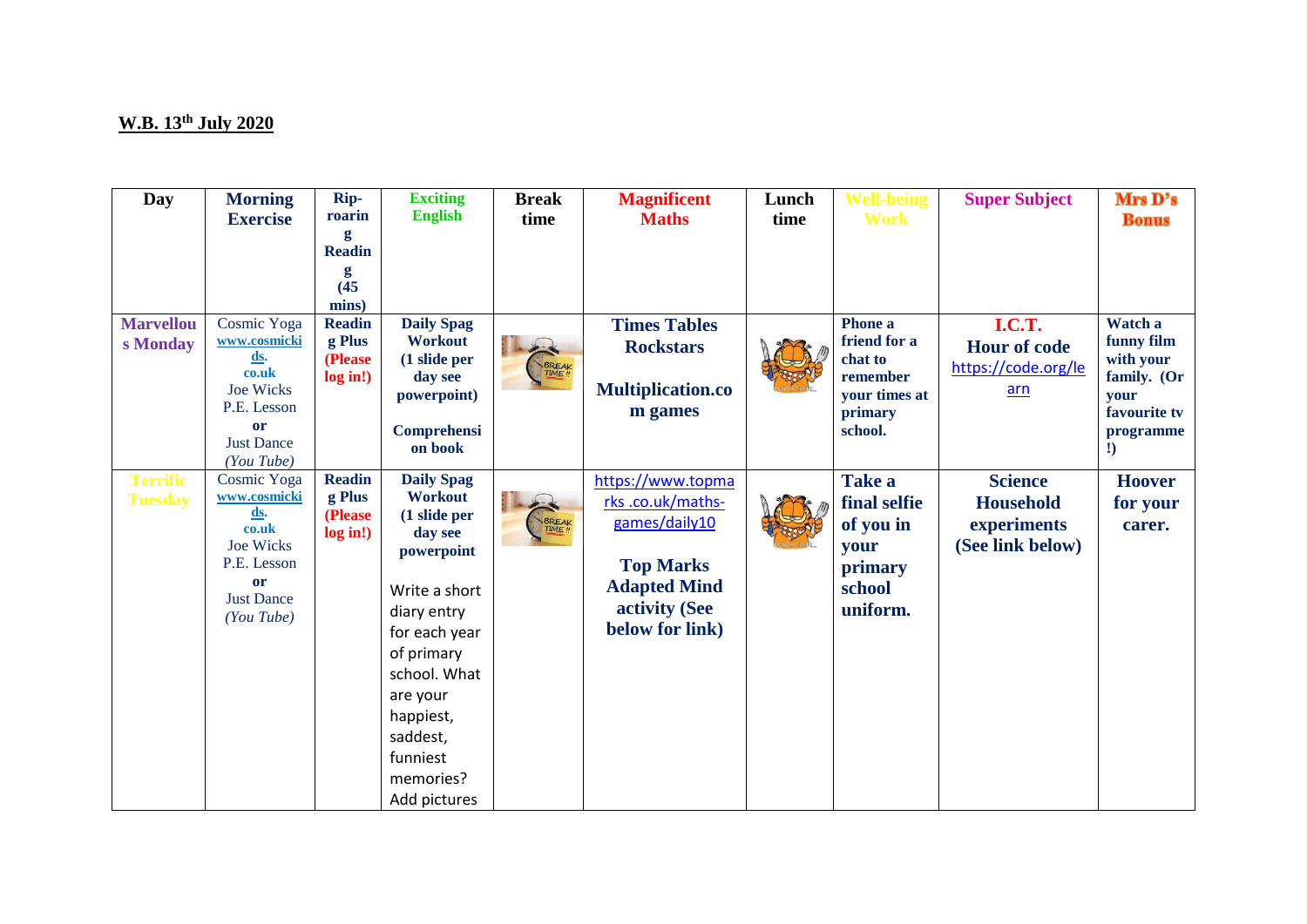|                                     |                                                                                                                         |                                                | to your<br>description.<br>Year 3 (each<br>day will be a<br>different day)                         |                  |                                                                                                                                        |                                                                                                                                                                                                               |                                                                                                                                                    |                                                                                       |
|-------------------------------------|-------------------------------------------------------------------------------------------------------------------------|------------------------------------------------|----------------------------------------------------------------------------------------------------|------------------|----------------------------------------------------------------------------------------------------------------------------------------|---------------------------------------------------------------------------------------------------------------------------------------------------------------------------------------------------------------|----------------------------------------------------------------------------------------------------------------------------------------------------|---------------------------------------------------------------------------------------|
| Wonderfu<br>Wednesda<br>y           | Cosmic Yoga<br>www.cosmicki<br>ds.<br>co.uk<br><b>Joe Wicks</b><br>P.E. Lesson<br>or<br><b>Just Dance</b><br>$(You_{i}$ | <b>Readin</b><br>g Plus<br>(Please<br>log in!) | <b>Daily Spag</b><br><b>Workout</b><br>(1 slide per<br>day see<br>powerpoint)<br>Year <sub>4</sub> | BREAK<br>TIME !! | <b>Times Tables</b><br><b>Rockstars</b><br><b>Top Marks</b><br><b>Adapted Mind</b><br>activity (See<br>below for link)                 | <b>Listen to</b><br>your<br>favourite<br>song and<br>share it<br>with a<br>friend.<br><b>What song</b><br>have they<br>chosen?<br><b>Discuss</b><br>why you<br>have<br>chosen this<br>and why<br>vou like it. | Art                                                                                                                                                | <b>Wash the</b><br>dishes and<br>put them<br>away.                                    |
| <b>Thrilling</b><br><b>Thursday</b> | Cosmic Yoga<br>www.cosmicki<br>ds.<br>co.uk<br><b>Joe Wicks</b><br>P.E. Lesson<br>or<br><b>Just Dance</b><br>(You Tube) | <b>Readin</b><br>g Plus<br>(Please<br>log in!) | <b>Daily Spag</b><br><b>Workout</b><br>(1 slide per<br>day see<br>powerpoint)<br>Year 5            | BREAK<br>TIME !! | https://www.topma<br>rk s.co.uk/maths-<br>games/daily10<br><b>Top Marks</b><br><b>Adapted Mind</b><br>activity (See<br>below for link) | <b>Choose</b><br>someone in<br>your house<br>and do 3<br>special<br>turns for<br>them. E.g.<br>Put<br>something<br>away, get                                                                                  | <b>Project</b><br>Week 8<br><b>Complete the</b><br>next section of<br>your project.<br><b>Chapters could</b><br>include climate,<br>leisure, food, | <b>Choose a</b><br>quiet<br>place to<br>sit and<br>read a<br>$book - or$<br>an ebook! |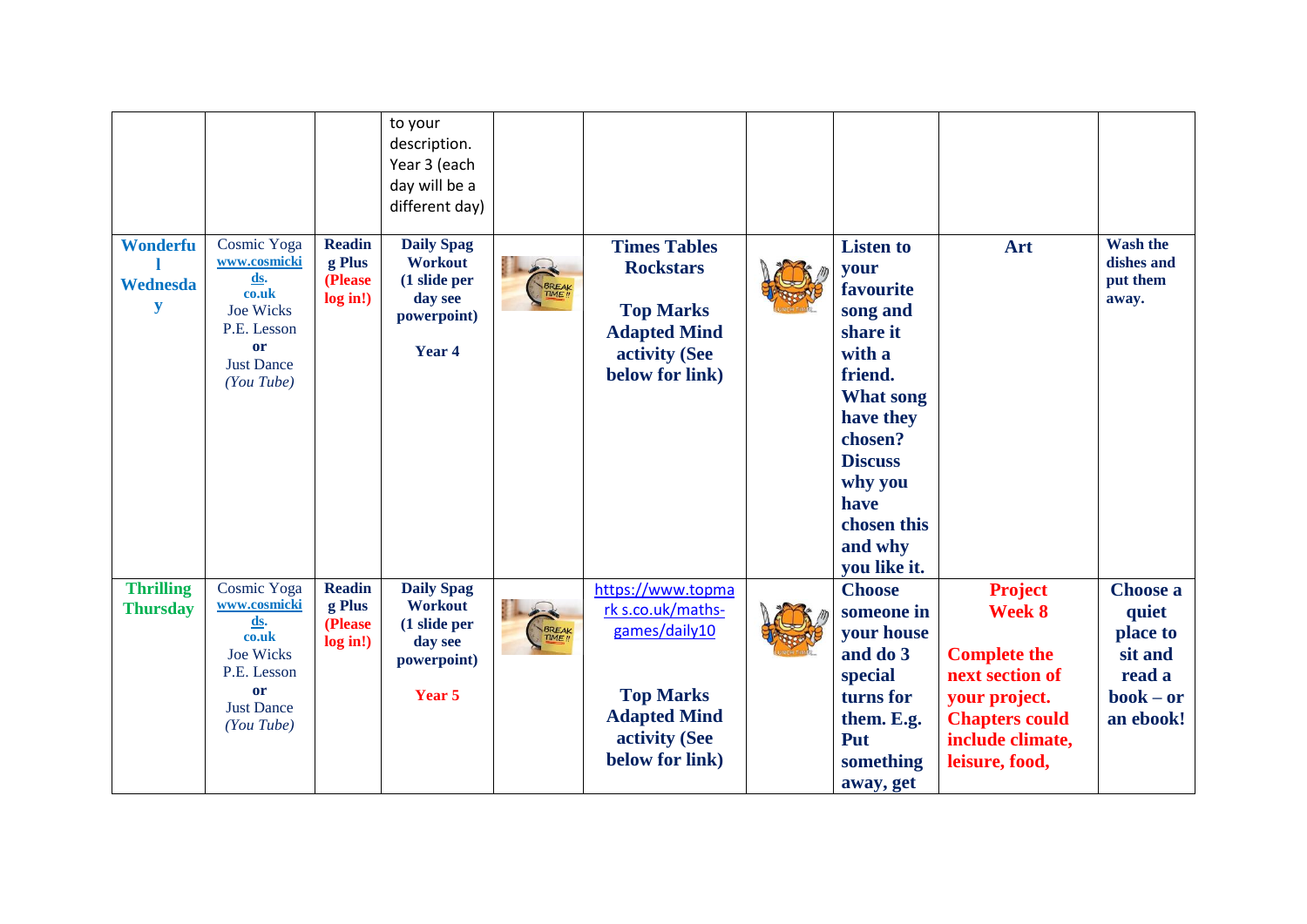|                            |                                                                                                                                                       |                         |                                                      |                        |                                                                                                                       | them a<br>drink, pay<br>them a<br>complimen                                                 | education,<br>animals etc.                                                                          |                                                                      |
|----------------------------|-------------------------------------------------------------------------------------------------------------------------------------------------------|-------------------------|------------------------------------------------------|------------------------|-----------------------------------------------------------------------------------------------------------------------|---------------------------------------------------------------------------------------------|-----------------------------------------------------------------------------------------------------|----------------------------------------------------------------------|
| <b>Fantastic</b><br>Friday | Cosmic Yoga<br>www.cosmicki<br><u>ds</u> .<br>co.uk<br><b>Joe Wicks</b><br>P.E. Lesson<br><sub>or</sub><br><b>Just Dance</b><br>$(You_{\text{Tube}})$ | <b>Readin</b><br>g Plus | 15 mins<br><b>Spelling</b><br><b>Frame</b><br>Year 6 | $\rightarrow$<br>BREAK | <b>Times Table</b><br><b>Rockstars</b><br><b>Top Marks</b><br><b>Adapted Mind</b><br>activity (See<br>below for link) | <b>Relax and</b><br>have 5<br>minutes<br>with your<br>memories.<br>Today is a<br>milestone! | <b>Read your</b><br>yearbook, phone<br>friends and<br>remember the<br>happy times at<br>our school! | Have a cup<br>of tea and<br>toast<br>finishing<br>primary<br>school! |